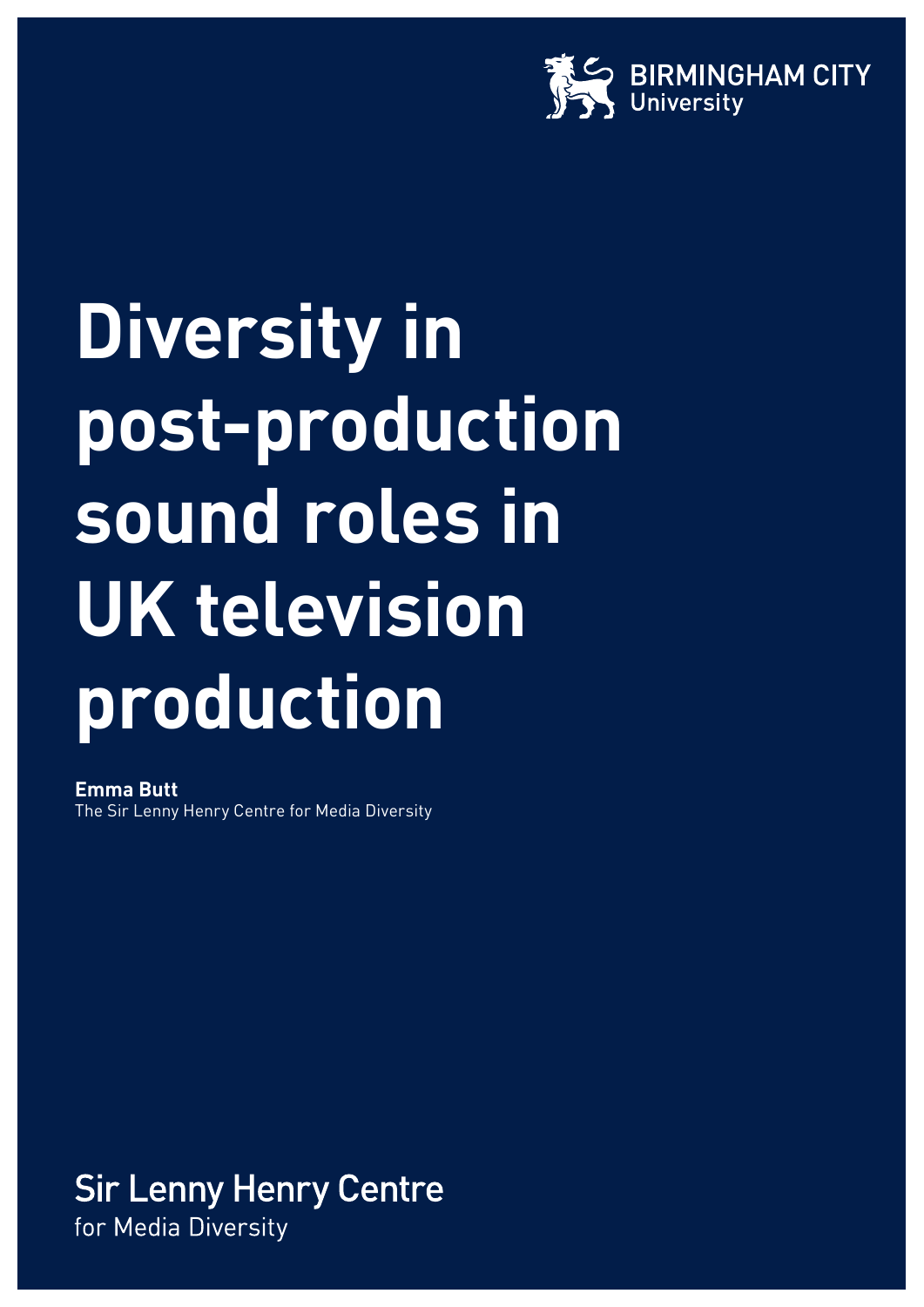### **Foreword**

This research, conducted throughout August and September 2020, examined the highest rated TV shows across the Autumn period of 2019 on BBC1, BBC2, ITV, Channel 4, Channel 5 and Sky One and the breakdown of diversity across the key post-production sound team roles. The data is drawn from *Broadcast* magazine's quarterly reports on highest rated shows (published online 15/9/2019), on screen credits and IMDB. This research also involved interviews with a diverse range of professionals working in post-production sound to identify barriers to career progression in this area. This research evidences a worrying absence of diversity in postproduction sound teams specifically in drama, entertainment and factual.

### **Executive Summary**

The following data relates to 36 top rated shows across 6 broadcasters (BBC1, BBC2, ITV, Channel 4, Channel 5, Sky One) from the Autumn period of 2019. In total there were 60 available sound roles across these shows, these were undertaken by a total of 55 people:

- There is a lack of racial diversity in male post-production sound crew in this sample only 1 man identified as mixed-race, the other 46 identifying as white.
- $\bullet$  There is lack of gender diversity in the general post-production sound industry in this sample 6 out of 55 people identified as women. There was only 1 Re-Recording mixer who identified as a woman, they worked only in factual TV. No women were working as Re-Recording mixers in Drama.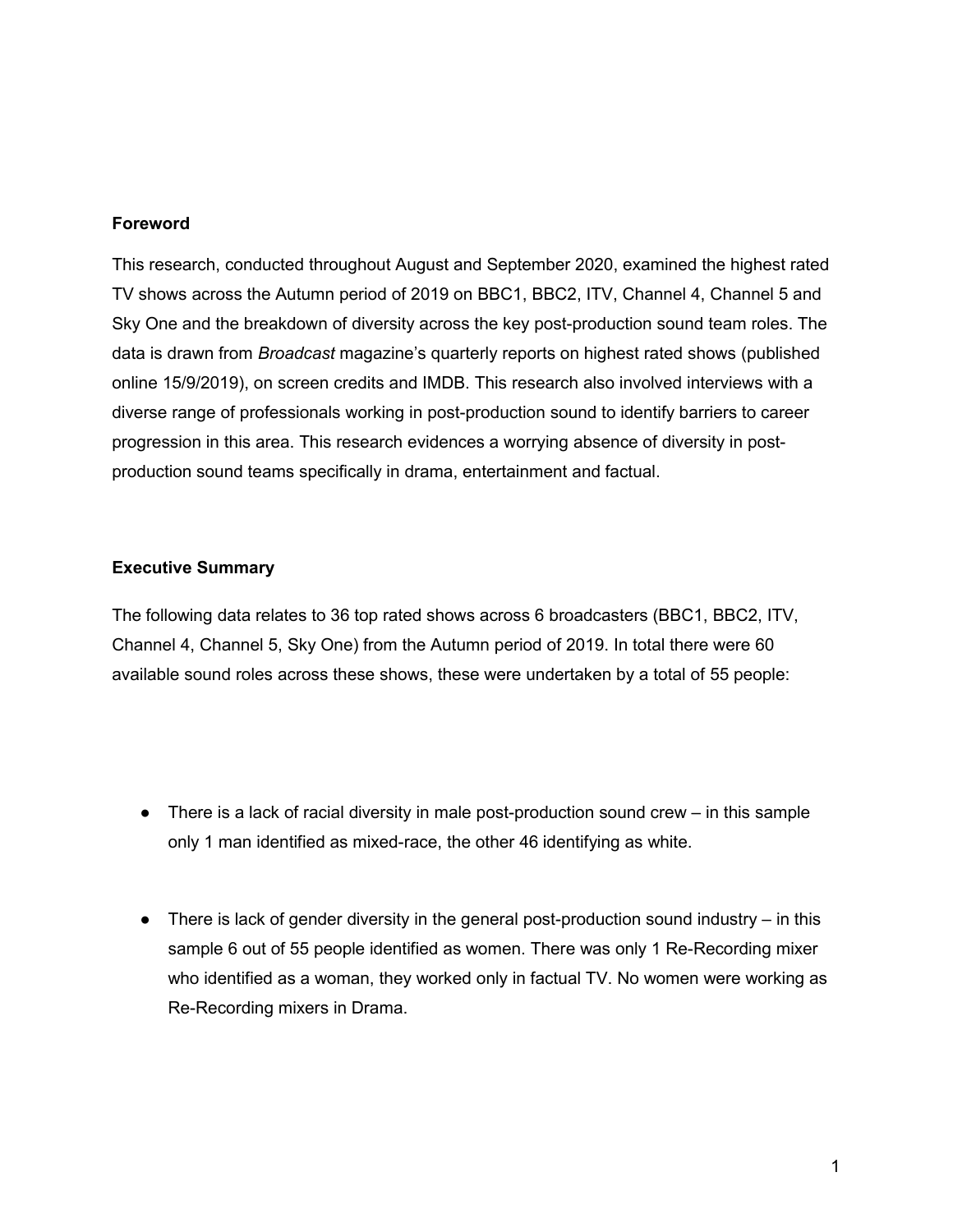- $\bullet$  There are issues with intersectional aspects of identity  $-$  in this sample there were no women of colour working in the 60 available sound roles.
- In the sample of 55 people only 3 people self-identified as having a disability (none of the identified disabilities required physical adjustments to a workplace).
- As with the findings of the Directors UK research into the directorial professions, decisions on hiring are influenced by the opinions (or perceived opinions) of people in project management roles. In a risk-averse culture this results in the hiring of the same sound teams without opportunities for new entrants, or later on in mid-careers professionals moving between genres.
- As a result of the in-flexibility of existing hiring practices, people from BAME backgrounds have felt the need to create their own companies in order to progress within the industry.
- There are no opportunities or schemes currently available for training or progression for post-production sound freelancers, especially for those moving between short form or factual into drama.

# **Introduction**

In 2020 there has been a significant amount of discussion about the lack of racial and gender diversity in the film and TV industry. This has mostly been focused on directors, actors and producers with BAFTA and AMPAS re-evaluating their awards process (across all genres of film and TV) and introducing new submission requirements to help address the issue. Conversations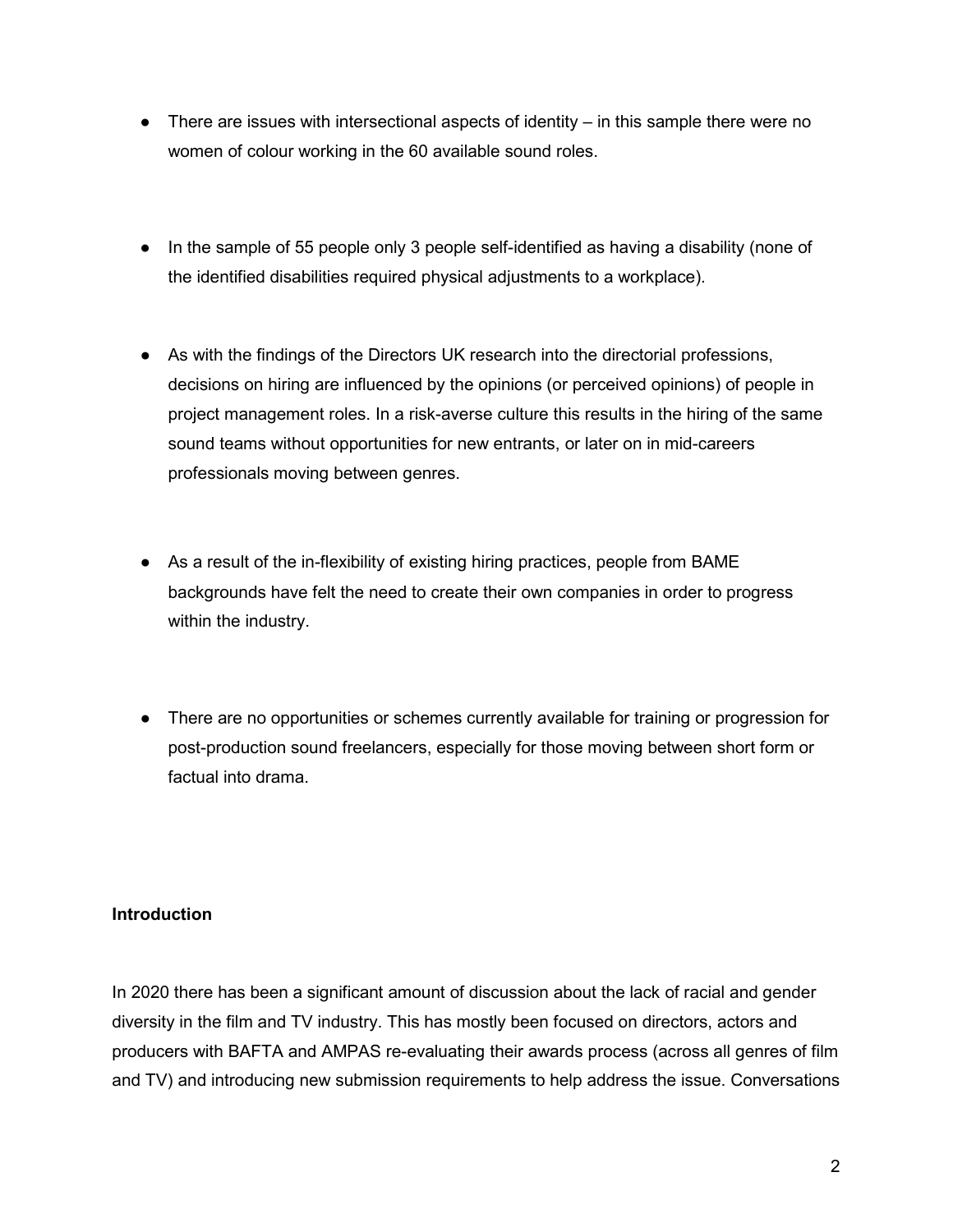have also begun about diversity behind the camera in craft and technical roles, with new schemes and initiatives being set up to help establish a more diverse workforce on set. However, to date this has not included post-production sound.

Post-production sound has two key problem areas in relation to career progression; Mid-career level and the period when people are initially embarking on their careers. Sound professionals at mid-career level, especially freelancers, face some of the same issues that film and TV directors from diverse backgrounds have experienced. They are stuck either working on short form content, independent productions, or in the factual and entertainment world. Very few break through to drama (both recurring and high-end). In addition, whilst this research is focused on television production, feature film production in the UK is also severely lacking in relation to racial diversity (Nwonka, 2020), and has even fewer Head of Department roles. As with TV and film directors, sound professionals find it hard to get drama or feature film work without existing credits in this genre, but to get the credits they need someone to take a chance on them. Very few people are prepared to take chances with their hiring practices due to financial risk. For any sound professionals working as a freelancer, these issues become even more difficult to navigate. Progression within a company can be supported by senior members of staff, training provided, and clients (producers, directors and production companies) made to feel less of a risk is being taken in the appointment of staff. However, currently no schemes or training exist to provide freelancers with the same structure and support that some companies offer, leaving them pigeon-holed in their current professional roles or within specific genres.

At entry level to post-production sound careers, people face the same issues as everyone else trying to break into a creative profession - trying to get a foot in the door of an already very difficult industry. However, as this research uncovered, people attempting to break into postproduction sound may also face racism (through name-based discrimination), sexism and ageism. In addition to this they face ill-articulated job descriptions which require much more skills and experience than is necessary to fulfil an assistant level role.

When undertaking any research it is important to acknowledge one's own position in relation to the area of study. As a mixed race woman who has worked in the industry for over 13 years, I am continually faced with being one of the only women on most sound teams (as a result I have faced sexism and bullying), and I have struggled to progress into high end drama as a Re-Recording mixer. As my ethnic identity is not visually evident, I have not personally faced racism in the workplace (although I have experienced racism in my lifetime). As such this research

3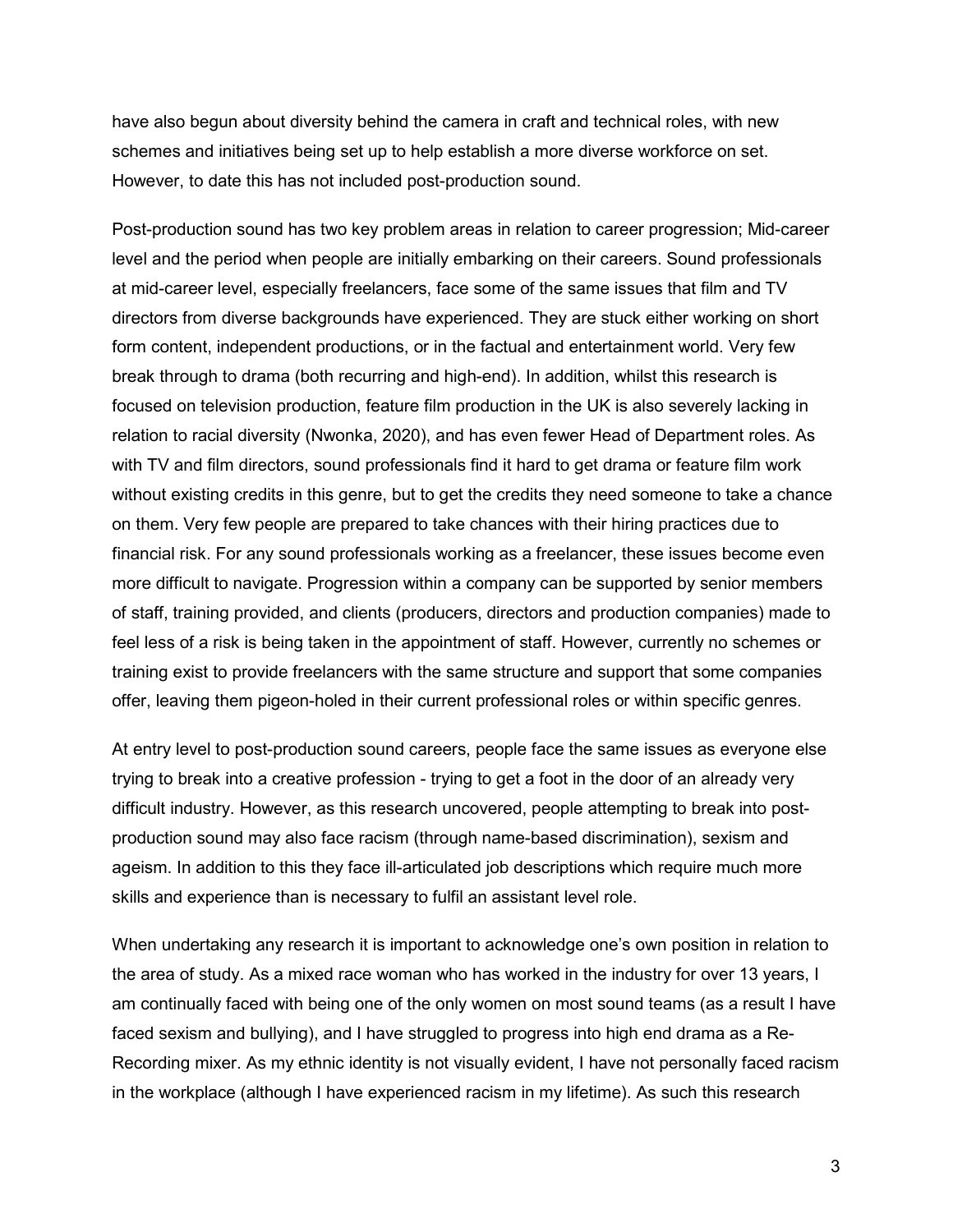explores the barriers to career progression that relate to women, Black and ethnic minority sound professionals, and whether there are commonalities in experiences. Additionally, this research considers exactly what actions can be taken to remove these barriers to ensure wider inclusion in the post-production sound profession.

## **Highest Rated Shows**

As a starting point for this research the highest rated UK TV shows across the Autumn period of 2019 were identified. The industry magazine, *Broadcast,* publishes a quarterly list of the highest rated shows across BBC1, BBC2, ITV, Channel 4, Channel 5 and Sky One, the date each show aired and the viewing figures.

For the purposes of this research from this list any live sporting events, shows which do not require post-production sound work (e.g. BBC1's *Strictly Come Dancing* [2004-]), broadcasts of feature films (e.g. *Bridget Jones Diary* [2001]) and American made shows were omitted from the data. In addition, any shows where the information could not be found for the sound teams involved were also removed from the sample (only 4 shows fell into this category).

Using the information about the highest rated shows I found the names of the sound teams involved on the specific episodes. This was achieved through a combination of searching on IMDB and reviewing the end screen credits. As the highest rated shows were from a variety of genres (e.g. drama, entertainment, factual) and the make-up of sound teams vary across each genre, I decided to focus on the key common sound roles found in each one. These are as follows; Re-Recording Mixer, Dialogue Editor and Sound Effects editor.

With drama and feature films production, the roles of Re-Recording Mixer, Dialogue Editor and Sound Effects Editor are covered by different people. In some cases, for example on productions with higher budgets, these roles may be undertaken by multiple people due to the scale of the production. When producing factual and entertainment work, all three roles can be covered by one individual. In order for the importance of these roles to be fully understood I will briefly set out the key components of each role and the contribution these make to the finished production.

Firstly, the Dialogue Editor, in drama and features, is there to make the dialogue intelligible to the audience. They replace words, sentences and sometimes even syllables which may have been distorted due to background noise. This is achieved through deploying techniques to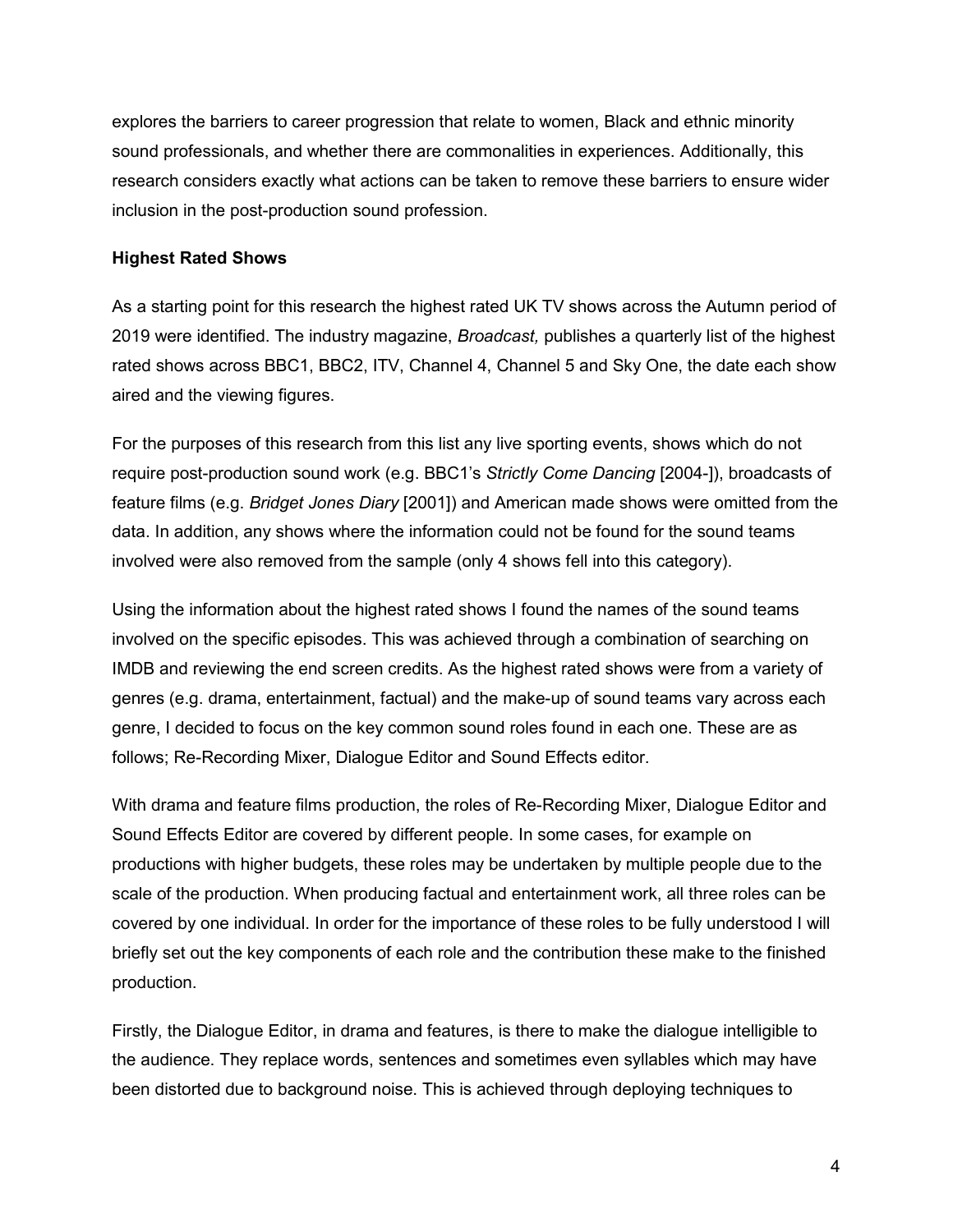remove the background noise to make the audio usable, or by editing in audio from alternative takes of the scene. They compose the Automated Dialogue Replacement (ADR) list for both cast and crowd group actors, attend all recording sessions and then integrate the ADR to make it sound seamless, as if that audio was also recorded on set. When Dialogue Editors attend crowd group ADR sessions, they have to direct the actors in what will be needed for the sound from background extras. This process often involves writing lines of dialogue for the supporting actors within the session, and as such involves ensuing both that the language they use will be appropriate for the piece and the accents are accurate. This role is both technical and creative as the Dialogue Editor has a direct impact on who is being heard and what is being said.

Channel 4 drama *Chimerica* (2019) can be used as a recent example of why the identity of the Dialogue Editors can be very important. One of the main characters in this production speaks Mandarin and as such the show required an experienced dialogue editor fluent in Mandarin. An English-speaking dialogue editor, despite perhaps a familiarity with Mandarin as an additional language, would not have been able to replace problematic lines, fit ADR accurately or direct the crowd ADR sessions efficiently.

Secondly, the Sound Effects Editor (who can also be referred to as the Sound Designer) creates the sound scape for the production. All atmospheric noises that help establish the world of the drama's story such as cars, dogs, doors opening and closing, anything you hear on screen has been placed in by the person in this role. In addition to adding and editing existing sound effects, they also work with a Foley artist to create a list of any additional sounds that need to be created such as footsteps (on specific surfaces), clothing movement, skin contact sounds etc. Accuracy of the sounds used is hugely important and as such the role of Sound Effects Editor is vital to the success of a drama production as sound is a significant part of creating and maintaining a believable world for the action to take place.

An obvious example of the significance of the work of Sound Effects Editors is to consider nature documentaries, where the majority of the footage is shot without any sound. In these kinds of productions the Sound Editor is responsible for finding out not only what the location where footage was shot actually sounds like, but also to edit sounds into footage for any animals featured. Across all forms of production their role has a significant impact on the believability and accuracy of what audiences hear on a finished production.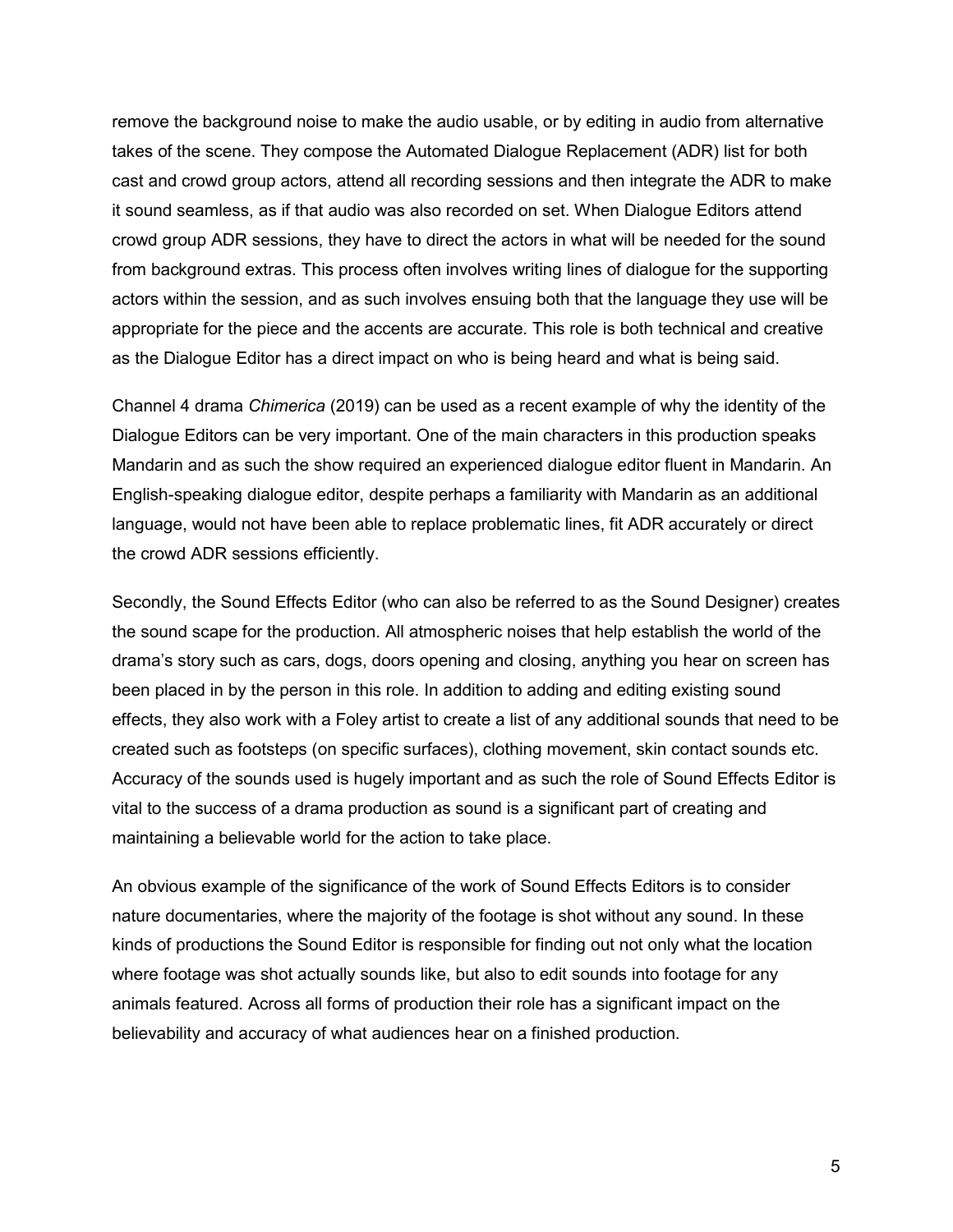Lastly the Re-Recording Mixer balances all the elements together, combining the dialogue, sound effects, ADR and musical score. They add editing effects like reverberation and delay to ensure the separate elements are heard as coming from the same physical space as the action. For example if a scene is shot which includes two people talking in a large echoey room, that echo would be placed on by the Re-Recording mixer to mimic the way the sound would act in that specific space. They are responsible for making sure ADR also plays seamlessly and sounds identical to dialogue shot on set. The Re-Recording Mixer works with the director and producers to make the show come to life, in line with their creative vision for how the production should sound. The person in this role is also responsible for the technical aspects of delivering a show, making sure it fulfils delivery requirements from different broadcasters and distributors. This brief overview of the key roles (of relevance to this study) demonstrates clearly the contribution made by sound teams both in terms of their technical expertise and their influence on the creative aspects of the shows.

Once all names of those in the key sound roles covered in the sample had been confirmed, I contacted every person directly to request their age, gender, career level, ethnicity and to ask whether they identified as having a disability, impairment or learning difference. Out of 60 people working across a total of 36 shows, 55 people responded providing information on their gender identity and ethnicity. Some people chose not to confirm any other details.

Of the 36 shows there were 60 roles that fell into the categories of dialogue editor, sound effects editor or Re-Recording mixer. In terms of racial diversity this research found that across all channels, only one mixed-race person was involved in the post-production sound teams for the highest rated shows in the sample and they identified as male. In this instance this person made 1 show for Channel 4. No other sound team from within the sample included someone from a Black or ethnic minority background of any gender.

In terms of gender diversity, the highest rated shows produced for BBC1 and BBC2 included only 3 white women. For ITV shows included in the sample, the same individual white woman worked across 2 separate productions. Channel 4 had no women in their post-production sound teams across any productions. For Channel 5's shows included in the sample there was 1 white woman who worked on 1 production. This particular show also represented the only instances where a woman held the role of Re-Recording mixer. Sky One's shows included in the sample evidence the inclusion of only 1 white woman on a team which worked on 2 separate productions.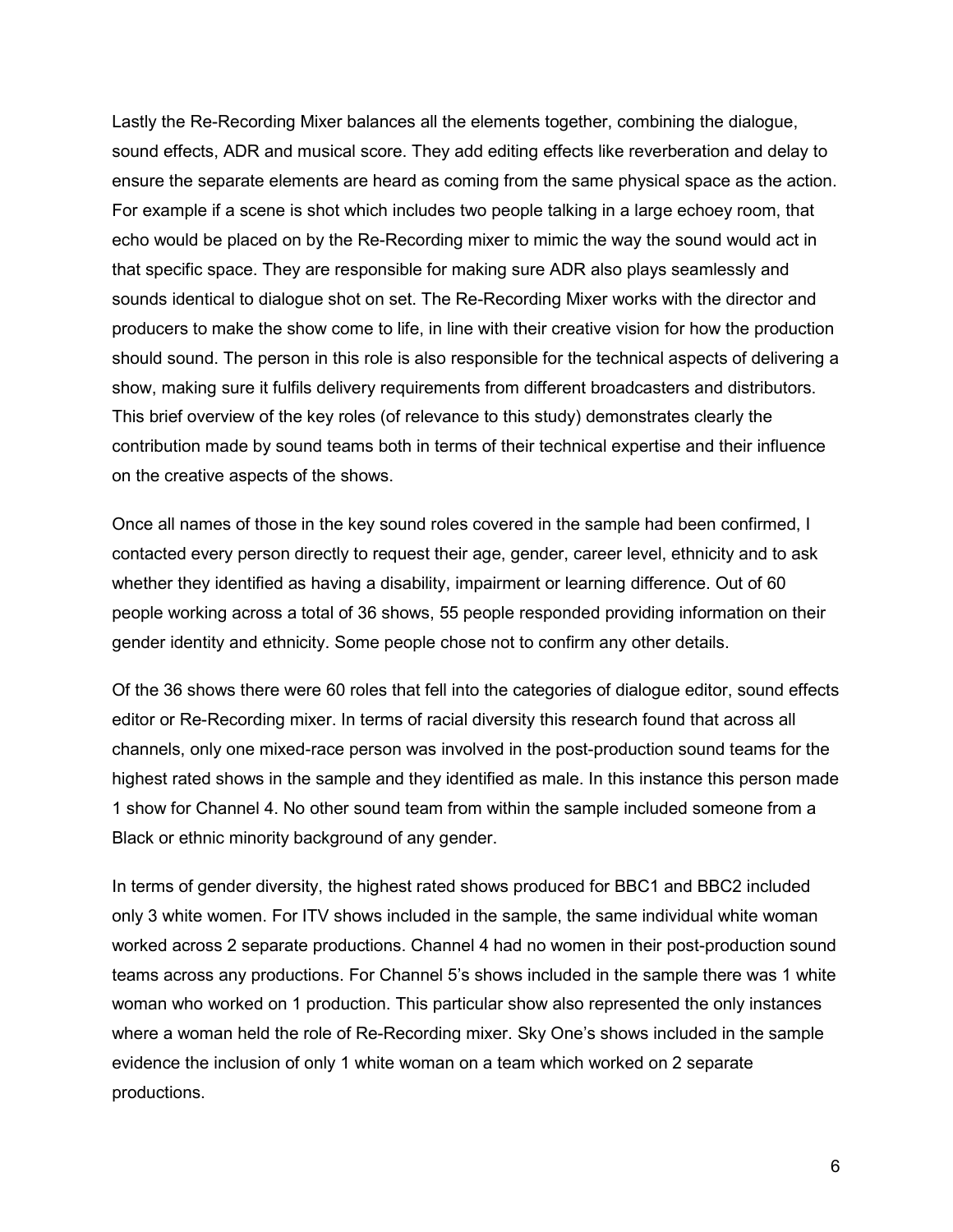In total 6 women were included out of the 60 available roles. All other members of the teams identified as white men.

## **Interviews**

To better understand the barriers people of ethnic or minority backgrounds and women are facing in progressing in their careers, I interviewed 5 participants. 2 white women and 3 men from ethnic minority backgrounds. Each participant was at a different stage in their career and faced different challenges. In the table below (Fig. 1) the ethnic background of participants is intentionally kept general, as to be more specific in an industry where there are so few people from BAME backgrounds would make them identifiable.

| <b>Participant</b> | <b>Gender (self-identified)</b> | <b>Ethnicity (self-identified)</b> |
|--------------------|---------------------------------|------------------------------------|
|                    | Woman                           | White                              |
| 2                  | Man                             | Ethnic minority                    |
| 3                  | Woman                           | White                              |
| 4                  | Man                             | Ethnic minority                    |
| 5                  | Man                             | Ethnic minority                    |

## **Fig.1:**

Participant 1 was a woman still at the early stage of her career, even after 8 years working continuously in the television industry. She faced barriers trying to progress from assistant roles to becoming a mixer (progressing to different roles) and then from short form to longform content (progressing between genres of content). Having started out as a runner and working within 4 different facilities in either runner, machine room or assistant roles over a 3.5 year period, she finally started working as a Re-Recording Mixer. After working as a Re-Recording Mixer on short form content for 2 years, she wanted to progress into longform content. However, she found her lack of experience in that genre meant people in hiring positions were unwilling to give her a chance, even though she had a proven track record of working successfully with clients in the same technical role. In order to make that progression into longform she had to go back a step in her career to assistant level where she remains after almost 2 years.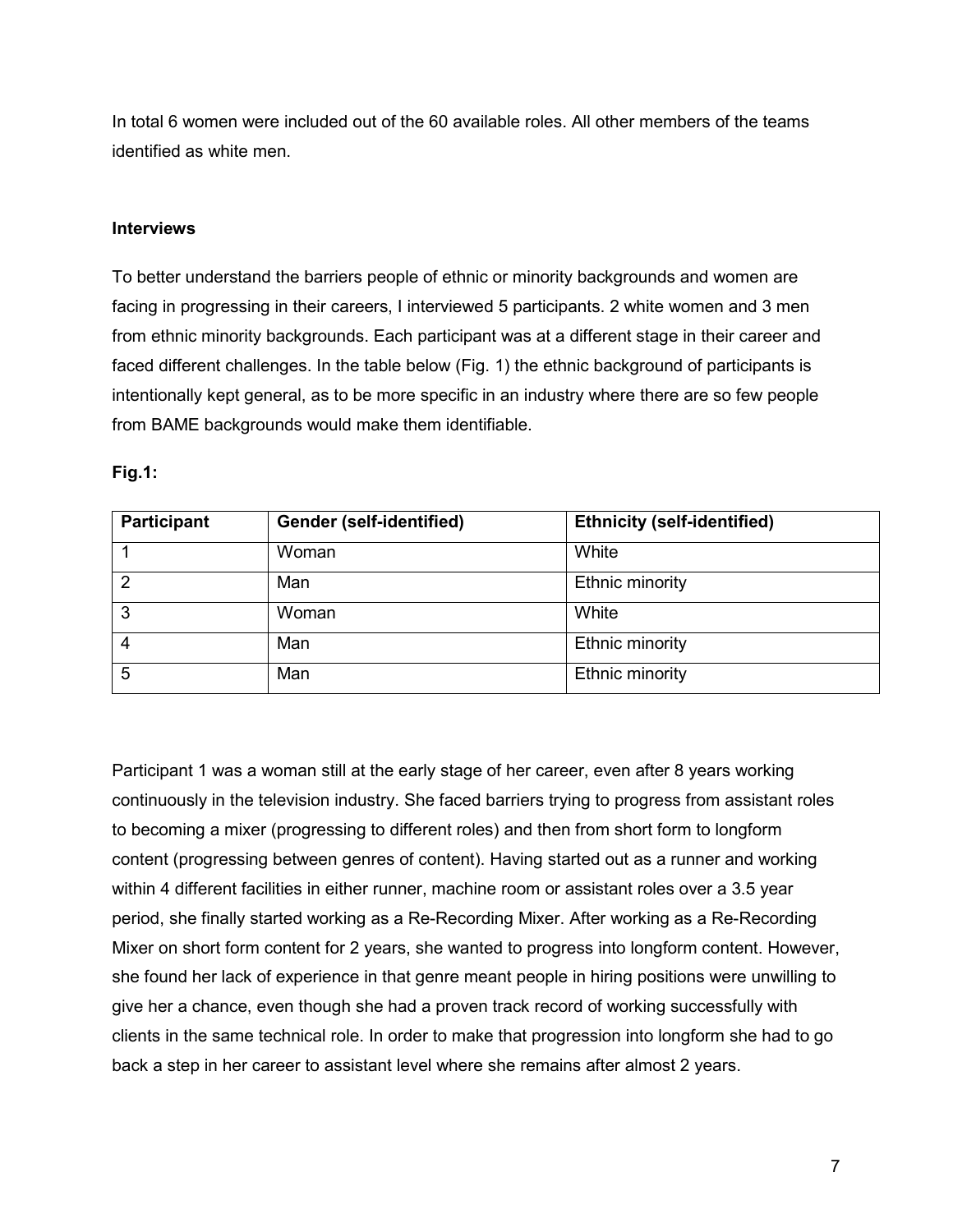She found that during her early career stages, she was not encouraged or given the opportunity to learn and train while working as a runner. She notes that "there was a hierarchy where you had to know your place, keep your head down and if you were allowed into a studio you were lucky". She also notes that these studios lacked diversity across all aspects of identity. It wasn't until she worked for her fourth facility, a working environment where the staff were diverse rather than uniformly white, where she was actively encouraged to enter the studios and learn, which helped her progress.

When asked if she met anyone who looked like her at any point starting out in her career, or whether she had any female role models in the industry, she noted that she met one other woman mixer at the first facility she worked at. Having left that first facility, it was a long time before she worked with any other women. This was an observation also made by Participants 2, 4 and 5. Starting out they encountered no one who looked like them with Participant 2 noting that post-production sound was overwhelmingly a field that employed white men. Since entering the industry here in the UK he could only think of 4 or 5 people from Black or ethnic minority backgrounds working in post-production sound, who he had met socially (not worked directly with).

Participant 1 noted that in many other companies she worked at "the women were in bookings roles", organising the scheduling for the creative departments, answering client emails, very much administrative roles and not technical ones.

When she made the decision to progress to longform, she noted the biggest barriers were that:

Short form and longform feel like two separate industries and the worlds never collide, so knowing who the people are was difficult, but also technically you lack some of the skills the longform people have because they're experiencing something different to you and there's not any training programmes out there to learn that and learn from people.

In order for her to overcome these barriers she had to take a step back in her career and decided to become a runner or assistant again (which involved taking a pay cut) so she could learn from someone in longform specifically. I asked Participant 1 whether they felt that if a scheme had existed where they could shadow a Re-Recording Mixer on a project for a certain amount of time, before taking on a project with their supervision and support, that would have progress quicker? She said:

Yes it would be a really good way of getting to understand their workflow and not second guessing the way they might want things. You learn on the job, you learn from practically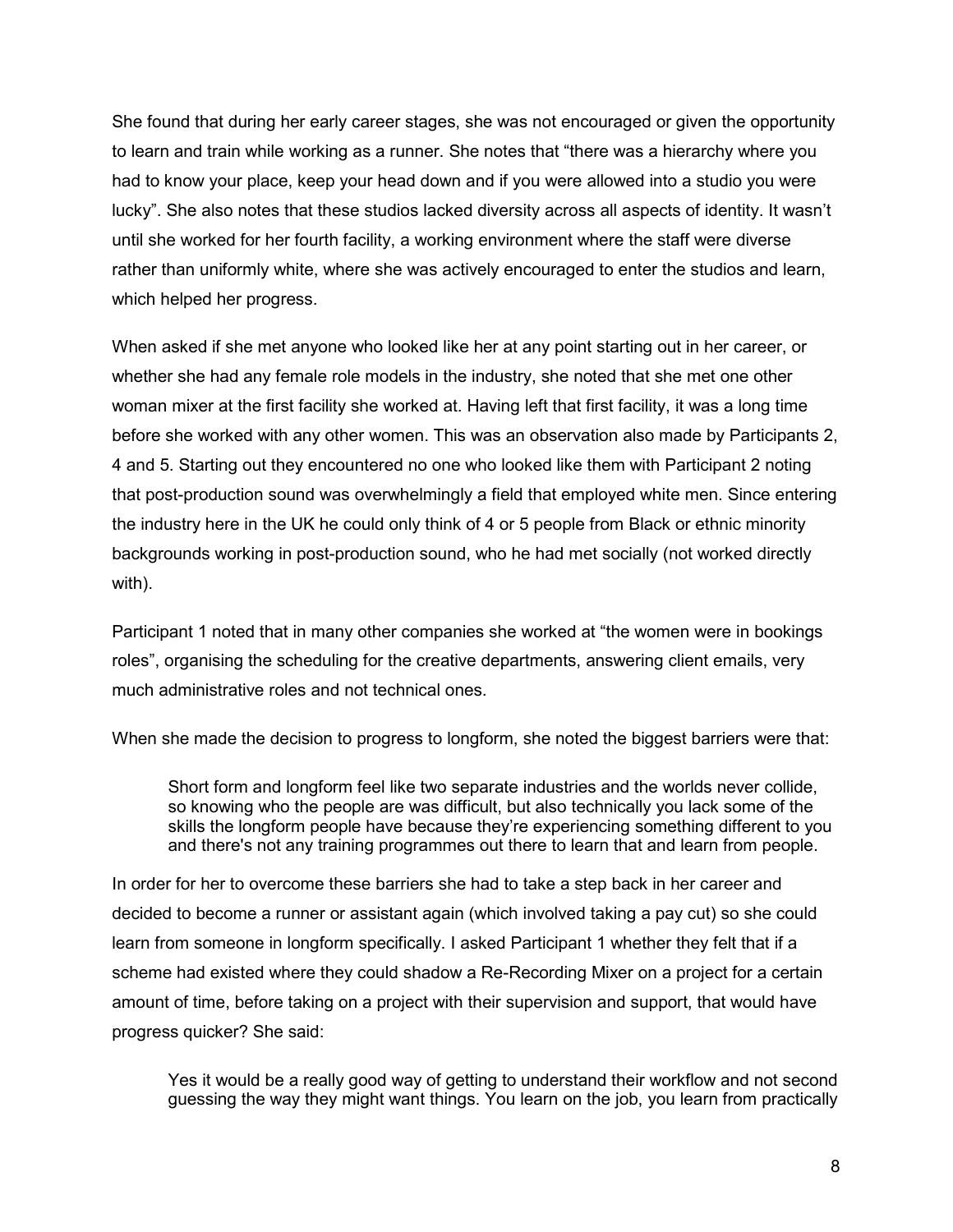doing it not reading it from a book.

Participant 2 was a male in his 40s from an ethnic minority background and had to take a similar approach in taking a career step back in order to progress. This participant had achieved a successful career in his home country in the film and TV industry (in a non-sound role) he successfully transitioned into the same role in the UK film and TV industry. They then decided to retrain in sound at University and try to develop a career in post-production sound. Finding himself in debt after paying the university fees, he tried to find a staff position to give himself some financial stability, rather than working freelance. He started applying for jobs, emailing people and meeting people, but found he was turned down or not responded too.

When asked if he felt his name, which is not one that would be considered 'traditionally white British', may have played a part in not getting responses he replied "yes, the short answer is yes". Participant 2 did acknowledge that this could only be an assumption on his part, as this bias is something that's hard to prove. He had considered changing his name on his CV but felt he "wasn't prepared to do it" as "that is my identity". However, it is important to note that numerous studies have evidenced that name based racial discrimination is prevalent in the UK. A summary of the *Growth, Equal Opportunities, Migrations and Markets Report*, produced by Nuffield College, University of Oxford in 2019, highlighted that recruitment practices still discriminate against ethnic minorities. Researchers sent 3,200 applications to employers, these applications were identical in terms of skills and experience, but researchers varied the ethnic background of these fictional candidates. The report concluded that:

On average, nearly one in four applicants from the majority group (24%) received a positive response (i.e. callback) from employers. The job search effort was less successful for ethnic minorities who, despite having identical resumes and cover letters, needed to send 60% more applications in order to receive as many callbacks as the majority group. The discrimination encountered by minorities does not vary by gender. (Di Stasio and Heath, 2019:1)

So, while Participant 2 may not be able to categorically say this was an issue for him in his career, there is certainly sufficient evidence to suggest that he may well be right.

One of the main barriers Participant 2 had experienced as a freelancer was "finding the work and getting people to trust you who don't know you" as "they want to work with people they are comfortable with, and that comfort comes from trust and that trust comes from familiarity and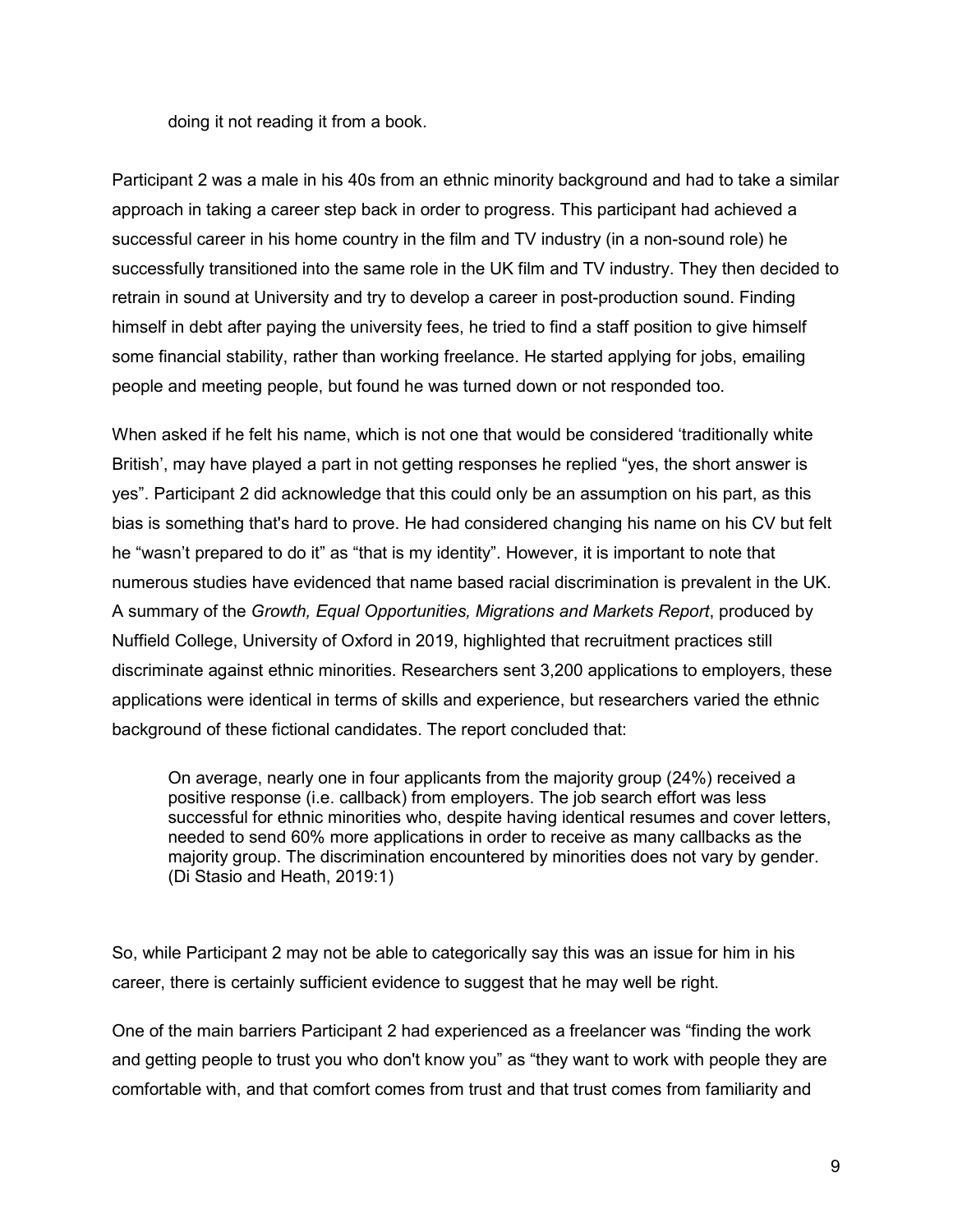similarity". This was a challenge also faced by Participant 3 with her noting "There's set people that people like to work with and if it's not broke, don't fix it, so they have their circle of people and the boys they go to the pub with and it's hard to break into that". She comments that this circle of hiring (a who-you-know approach) is preventing more diversity within post-production sound. She concluded by saying that "People need to try to hire people who don't look like them a bit more, and go a little further and reach a little farther then their circle of friends".

Ageism was another barrier that Participant 2 identified. Having decided to change career to try and enter post-production sound at a later stage in his life, he was fully prepared to start as a runner and work his way up in order to work on high-end drama. However, what he found was that "there was certain resentment towards older people". People working in the industry told him he shouldn't have to start from entry level positions (due to his age), but took the decision out of his hands by not considering him for these entry level roles, even though he was prepared to work his way up. He has felt his experiences over the last few years have made him reconsider working in this industry, evidencing that some of these barriers to progression can lead to people leaving the field entirely. This participants experience highlights the importance of ensuring that 'new entrant' schemes are also inclusive of people from a range of age groups.

Participant 2's reason for taking part in this research was because he was tired of his experiences in the industry and wanted to help create change. It is important to highlight however, that he was also aware that speaking out about topics such as this can have negative consequences for freelancers, stating that "I thought if I'm seen to be promoting this [research into diversity], I'm going to get less work, that was my fear but then I thought, what have I got to lose". Freelancers often have precarious roles in the industry, and are officially 'outside' of big production organisations. This means that highlighting issues freelancers face, and advocating for change as an individual, may be difficult.

Participant 3 was a white woman who has worked in sound post-production for over 20 years. She took a traditional route into her career, starting as a runner and progressing through the ranks by working in various companies. This was a successful strategy until redundancies had to be made from an organisations she worked for, and she was forced to go freelance 13 years ago. She identified this move from staff member in a company to freelancer as one of her key career barriers. While working in her last facility she was starting to supervise high-end dramas and was building up her CV in a management role. However, once she became a freelancer the building up of experience in drama became harder to do, and she ended up back working in the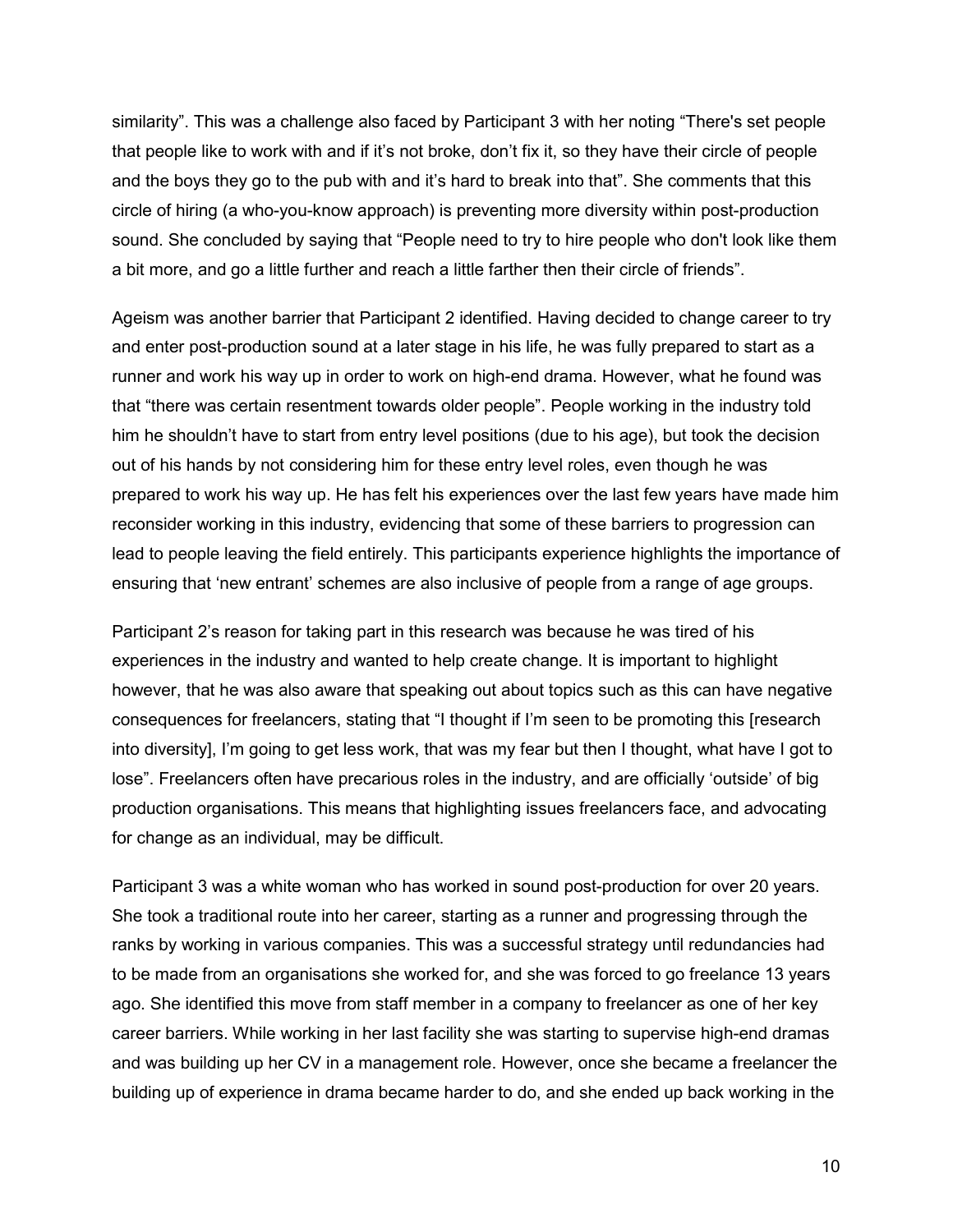factual side of the industry on more independent productions. High-end drama work, although she had some credits, became harder to get as a freelancer. She notes that contacts are a vital part of maintaining a career:

Part of me knows that if I had of been there a couple of years longer and carried on working on those TV projects, that when I went freelance I would've had more TV contacts and it would have been easier to carry on working in TV.

She believes her gender also played a part. She remembers a sound supervisor, with whom she was trying to get freelance work, saying to her:

Well I like you, we get on but the problem is what if you join our crew and what if two of you started dating and it ended badly, that would disrupt the entire balance of the crew and I'm not sure about taking on that kind of risk.

Following this exchange she did not receive any offers of work from this man, arguably due to his sexist (and heteronormative) assumptions about the role women play in a workplace (i.e. potential sexual partners rather than professionals with skills to offer). She recognizes, as with many male dominated professions, that it is difficult to tell most times if her gender prevents her getting work.

Participants 4 and 5 were both men from an ethnic minority background who, after careers in similar industries, decided to try working in post-production sound. Participant 4 started out by offering to work for little or no pay in order to learn from people and progressed from there. He said "It's so hard for anyone to get a break in sound, to get some diversity in [the industry] is going to be a challenge". He felt this was because 'They set the wall so high to become a sound editor and even when you make it over the wall, it doesn't become much better, to survive in it is a nightmare". He remembers when he started out, he had to work 3 simultaneous jobs outside the creative industries whilst trying to get into sound work. He could not get an opportunity or a foot in the door. In order to get any work he had to set up his own company, something Participant 5 also had to do. The issue of having to undertake unpaid work in order to access a creative career has been identified in many studies as one of the key ways that the creative industries maintain class, racial and gendered barriers (Brook, O'Brien, Taylor, 2018 and 2020). Not everyone is in a position to work for free or has the social capital in order to know who to approach for work experience. This is of particular concern when we consider how in the UK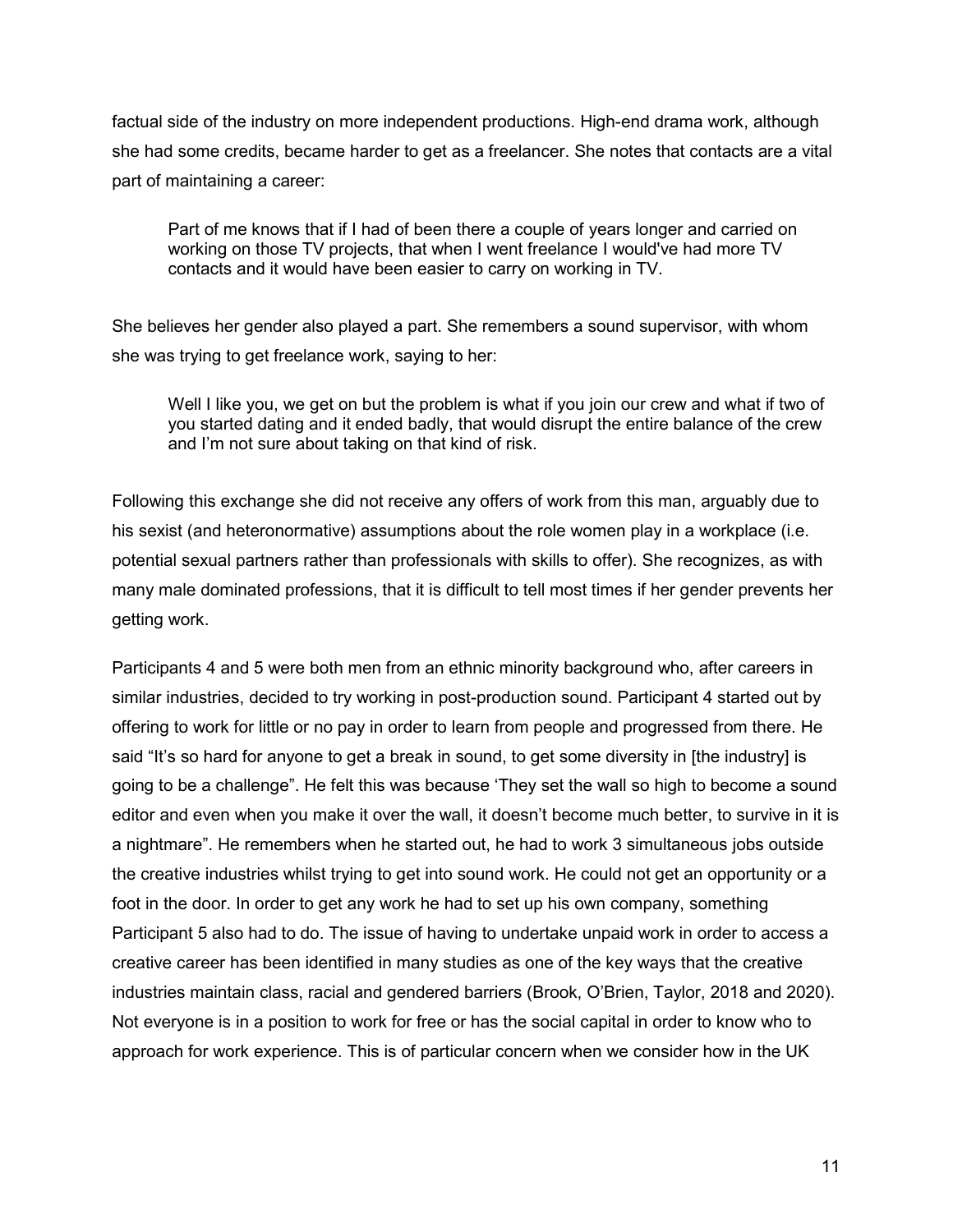Black and minority ethic people's identities may intersect with barriers related to class status too (Khan and Shaheen, 2017).

As a company owner, Participant 4 said he is drawn to hiring people from different backgrounds. Their work tends to be for European clients and having staff from different backgrounds and views works better for them and makes things more interesting. Participant 4 noted that "Diverse people are more interesting" and "It doesn't matter what kind of story you're trying to tell, there's some aspect of human struggle, most drama has a human story behind it and to tell a human story you need some kind of interesting background".

This participant in their role as a company owner, has set up and run an internal intern scheme, as they recognised that people need to leave the organisation with actual credits in order to progress. Not only does this organisation train people up in a particular skill, whether it's dialogue or foley sound, but they make sure that each intern leaves having worked on a show. He observed that if broadcasters or funding bodies encouraged positive discrimination when funding a show or film, it would help. He argued that if broadcasters or funders said:

Your dialogue editor, sound supervisor, mixer, whatever, have to be a woman, black or ethnic minority, that would be money well spent. […] If the public funding bodies did some positive discrimination then the private funding bodies would be encouraged to do that too.

Participant 5, after working his way up in various facilities, he too decided to set up his own company after experiencing stereotyping from employers where he found himself being given only specific projects based on black or ethnic themes. He was tasked to work on a drama portraying Africa in an inaccurate way, which he felt was soul-destroying and ignorant and as such he decided he couldn't continue working at a facility. After over 20 years working in the industry he said he can recognise now when some conversations take place with clients about an upcoming project, that "they're trying something out, they're trying to prove something to themselves and they recognise a diversity issue and it can be a diversity hire". In this way a greater awareness of the need for a diverse workforce has impacted on hiring decisions (without the structural issues being addressed).

When hiring for his own teams, Participant 5 chooses to hire people not based on their ethnicity but who he considers 'like-minded people'. He has noticed that most of these people tend to be women, who are trying to break into an all-male industry (because he appreciates the difficulties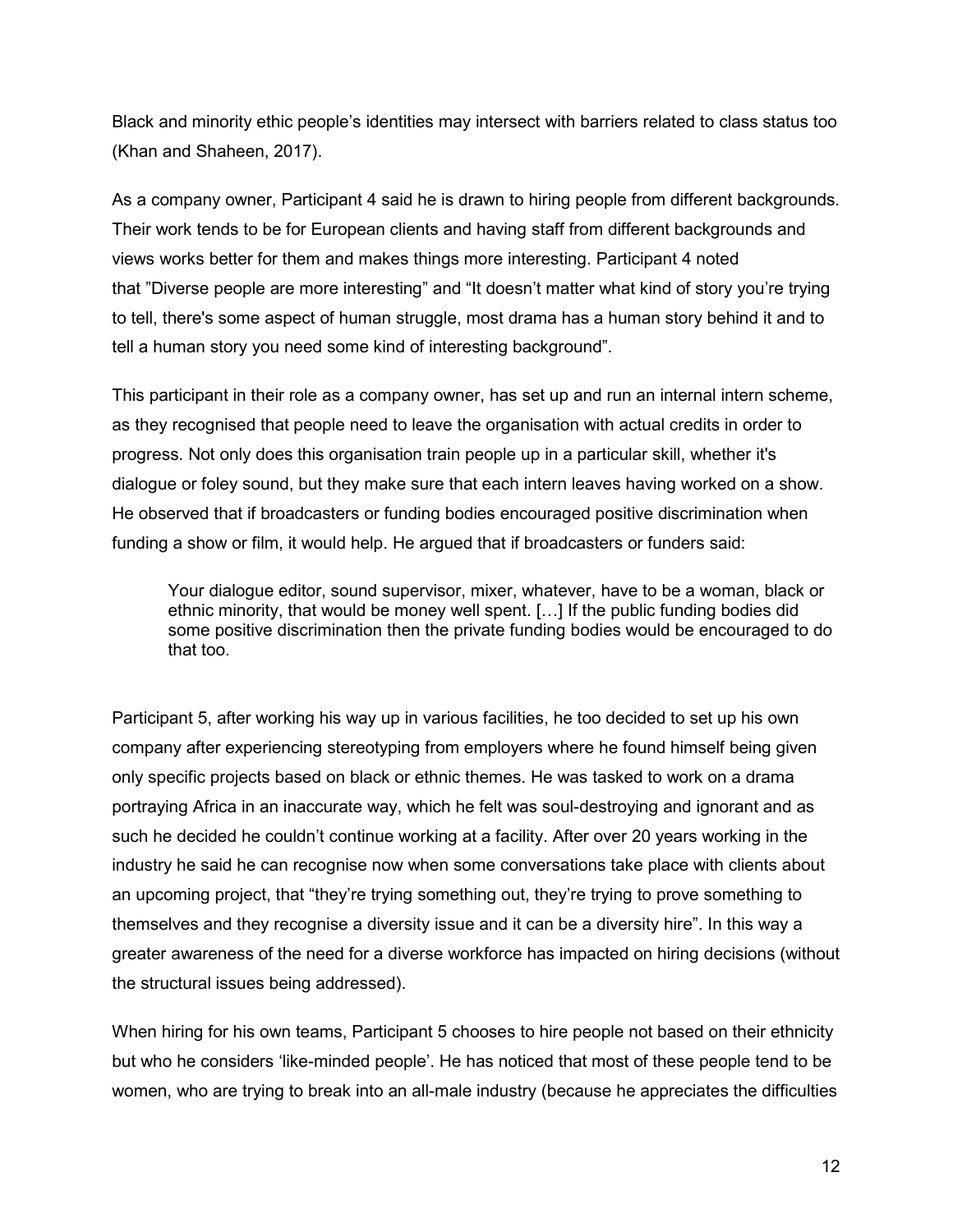they face). However, he also acknowledged that there have been occasions when, while meeting with new clients about upcoming projects, he has felt it best to bring a white male colleague with him to meetings. He felt that this was necessary just for a white colleague to be present to reassure them, as he knows he will encounter suspicion and resistance, as he is "entering the lion's den […] they're going to look at me and think is this person fine, look me up and down 3 or 4 times and I know it's not a conscious decision on their part, it's just part of their programming". What was particularly notable about this participants response was the resignation they had to having to make these adjustments to their working practices to reassure industry figures about their ability to do the job. This participant felt their skills would be in doubt due to their ethnicity and the fact they were working as an independent organisation. This is unacceptable and needs to be challenged. It certainly should not be accepted as a norm.

Overall from the interview stage of this research it was clear that participants felt that gender and racial stereotyping has impacted negatively on their careers. In order to avoid working in organisations that are resistant to their inclusion several had founded their own organisations to gain more control over their careers. The necessity to work outside of big companies, whilst achieving more control for an individual may also present new barriers too. Working in a freelance capacity within the post-production sound industry can be additionally challenging without a significant amount of industry connections, or without an existing reputation for work in a specific genre. The opportunities to make new connections or transition into different genres will be hampered unless those connections and credits have already been achieved before starting out as a freelancer.

#### **Analysis of the Continuing Drama Directors Scheme and sound scheme proposal**

In May 2014 Directors UK, the professional association of over 7,000 director members working with the moving image in the UK, released a report entitled *Who's Calling the Shots* (2014). This report was widely reported in the media at the time, especially in industry circles (see The European Women's Audiovisual network website [2014] as an example). The report showed a worrying decrease in the number of women employed over a two-year period specifically in drama, entertainment and comedy. They found women directors were being gender stereotyped with the programmes they were offered to direct, no women had ever worked on many popular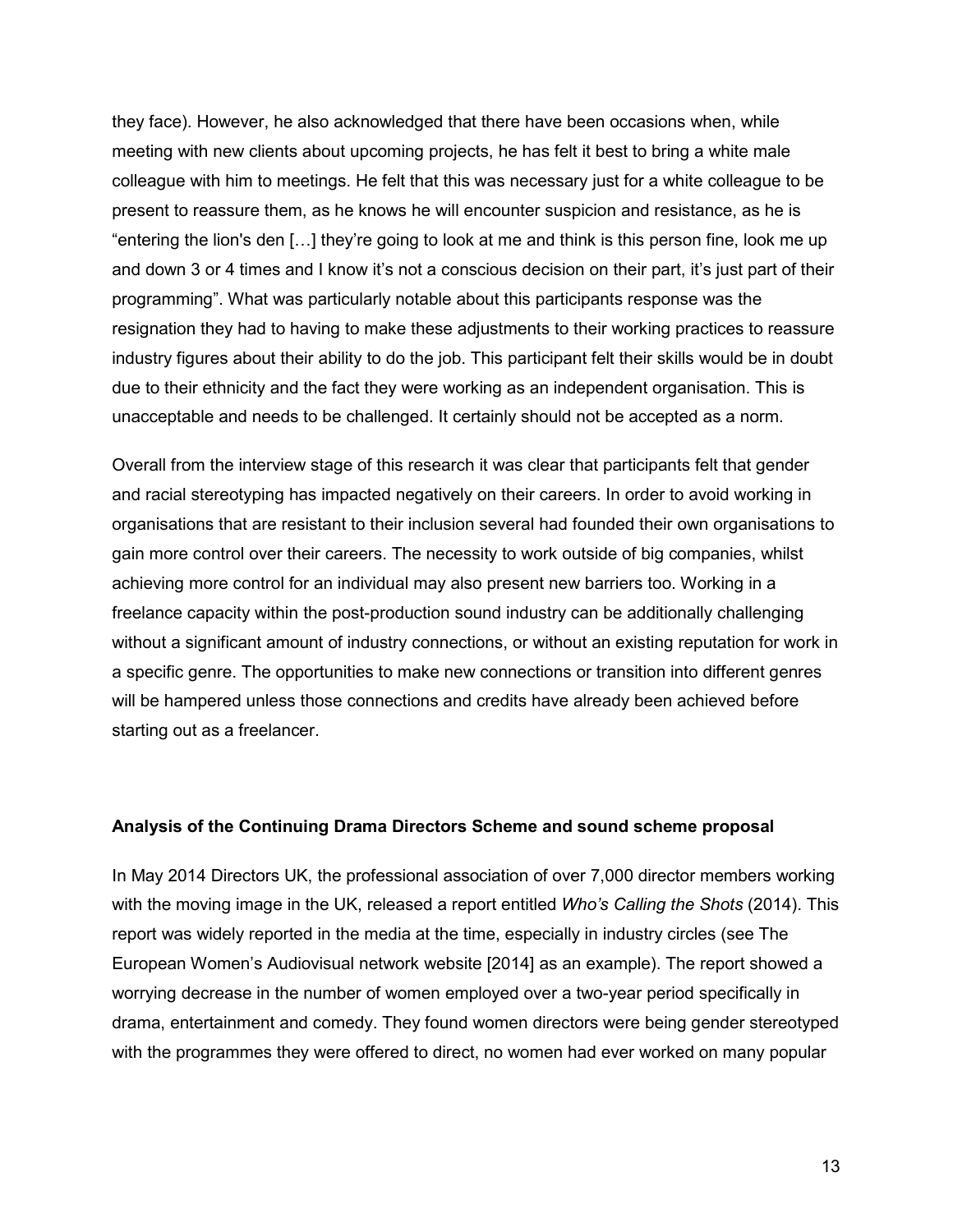dramas and entertainment shows and "fast track credits" which allow progression to high end productions were also, at the time, largely only available to men

The problems women directors were encountering in 2014 (evidenced in the Directors UK report), are frustratingly similar to the problems uncovered in this research relating to the careers of sound professionals. The 2014 reports concluded that:

1) "Decisions on hiring were influenced by the opinions (or perceived opinions) of commissioners, resulting in the hiring of the same directors."

2) "There is no uniform or consistent monitoring of the freelance workforce throughout the industry. Beyond a trusted few, there is a lack of awareness of a large number of highly qualified and experienced women drama directors."

3) "Gender stereotyping is prevalent when hiring in specific genres in drama, factual and comedy."

As a result of the report BBC, Screen Skills and Directors UK setup the BBC Continuing Dramas Directors Scheme. The scheme involves shadowing opportunities that result in tangible credits in drama programming. The scheme is described on the Directors UK website works in the following way:

As part of their training, each director will observe and participate in the entire production process of an episode of a show, from pre to post-production, and will ultimately take the helm for one full episode to gain a directing credit. The scheme also offers the possibility of employment after training, as there is an ambition for the series to hire directors within nine months for a full directorial commission if the director has shown that they can meet the standards required.

The scheme has been a proven success with Directors UK latest *Who's Calling the Shots report* (2018), showing that the shows involved (e.g. *Casualty*, *Holby City* and *Doctors*), a notable increase in the number of episodes directed by women was evident (in the case of the examples mentioned a 14.8%, 14.4% and 16.2% increase respectively over a 3 year period). The report concluded that "running equality interventions on particular shows does produce positive results" but that "this intervention activity needs to be implemented across other programmes in other genres, to replicate progress towards greater gender equality." (Directors UK, 2018).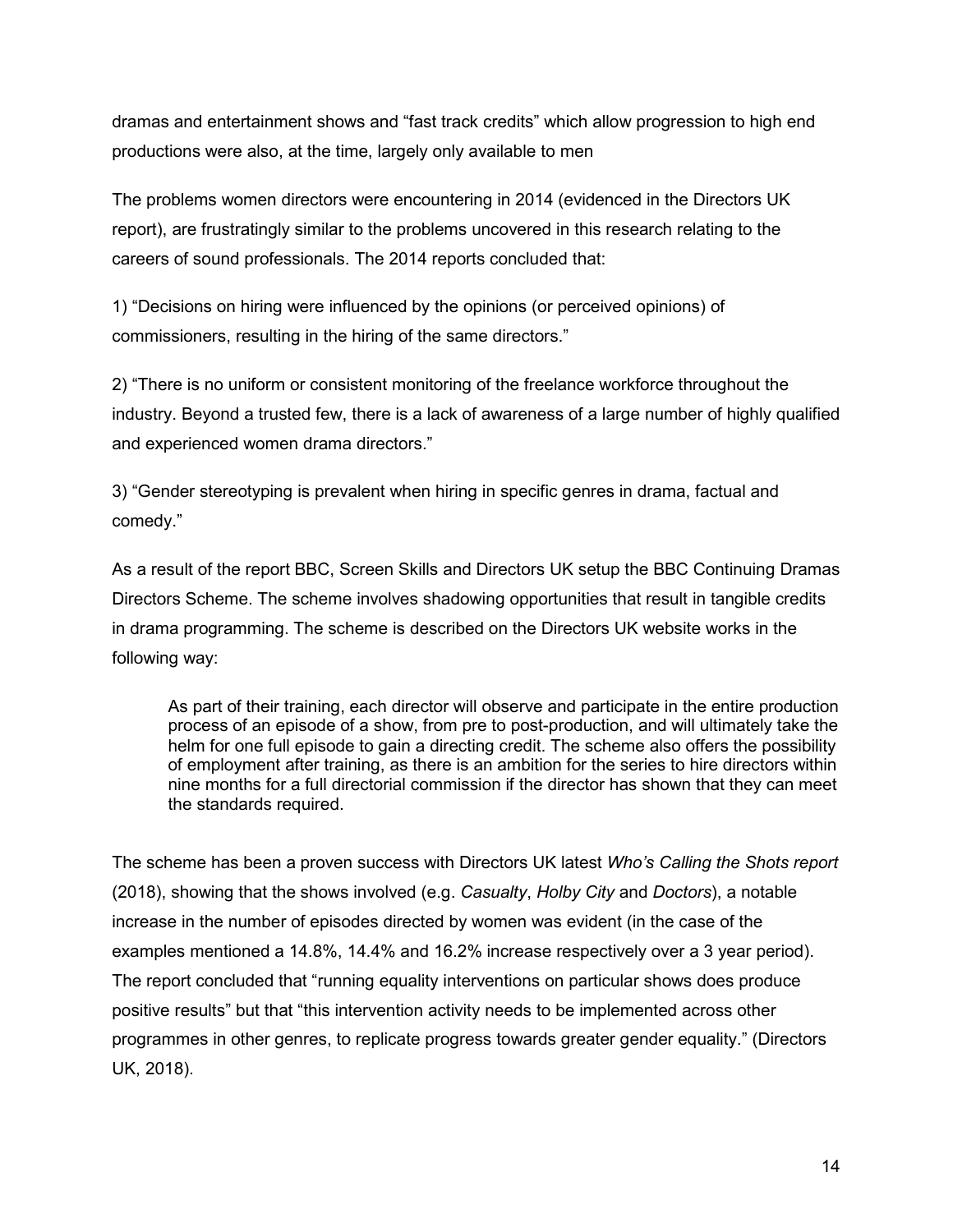As many of the barriers identified in the directing profession have also come to light in this study, I believe this model could work if replicated (in a particular way) across sound teams on high-end drama. As one of the interviewees of this research noted, credits are everything. In order to progress in high-end drama and more high-end work generally, you need to show you are capable of the job through having relevant credits on your CV. The only way to get the credits is by someone giving you an opportunity, but as this research has already outlined, there is often a reluctance from people in hiring positions to give new or 'unknown' people a chance. When budgets are tight and people are working under pressure, questions such as 'What if they don't understand the workflow?' or 'What if training them eats into already tight deadlines and budgets?' often become relevant to hiring decisions.

The risk needs to be eliminated for both the people in the hiring positions and those participating in the scheme. By following the example of the BBC Continuing Drama scheme I believe this could also work to diversify the post-production sound industry. Let's firstly consider how this scheme could work for those at mid-career stage. If someone has already been actively working in the post-production sound industry for a certain amount of time, but in another genre (e.g. factual) they would already have most of the transferable knowledge and skills relevant to highend drama production. The main knowledge they would be lacking is an understanding of the workflow. If a post-production sound scheme followed the BBC director example, and enabled someone to shadow the specific role they are interested in for several episodes of a recurring drama (in the role of a dialogue editor for example) they would gain an understanding of the workflow. This new knowledge would be developed whilst they have someone there as a support system, someone to whom they can ask questions or request guidance from. Having completed this phase, and with their new understanding of the workflow, they would then be able to cut a full episode alone which they would receive a full credit for. I believe this approach would help in starting to address the issue of lack of diversity in post-production sound roles across the industry.

Part of eliminating the risk for both sides, the person hiring and the person participating, would be to make sure the role of the participant was funded through an independent source. That way the participant is not risking financial hardship whilst trying to progress their career (especially when the ability to participate in training without being paid immediately presents barriers to those without economic resources to fall back on). Also, the person hiring does not feel as if their budget is being negatively impacted in any way (which may put some off offering this opportunity). The participant would be supported by their allocated industry mentor who

15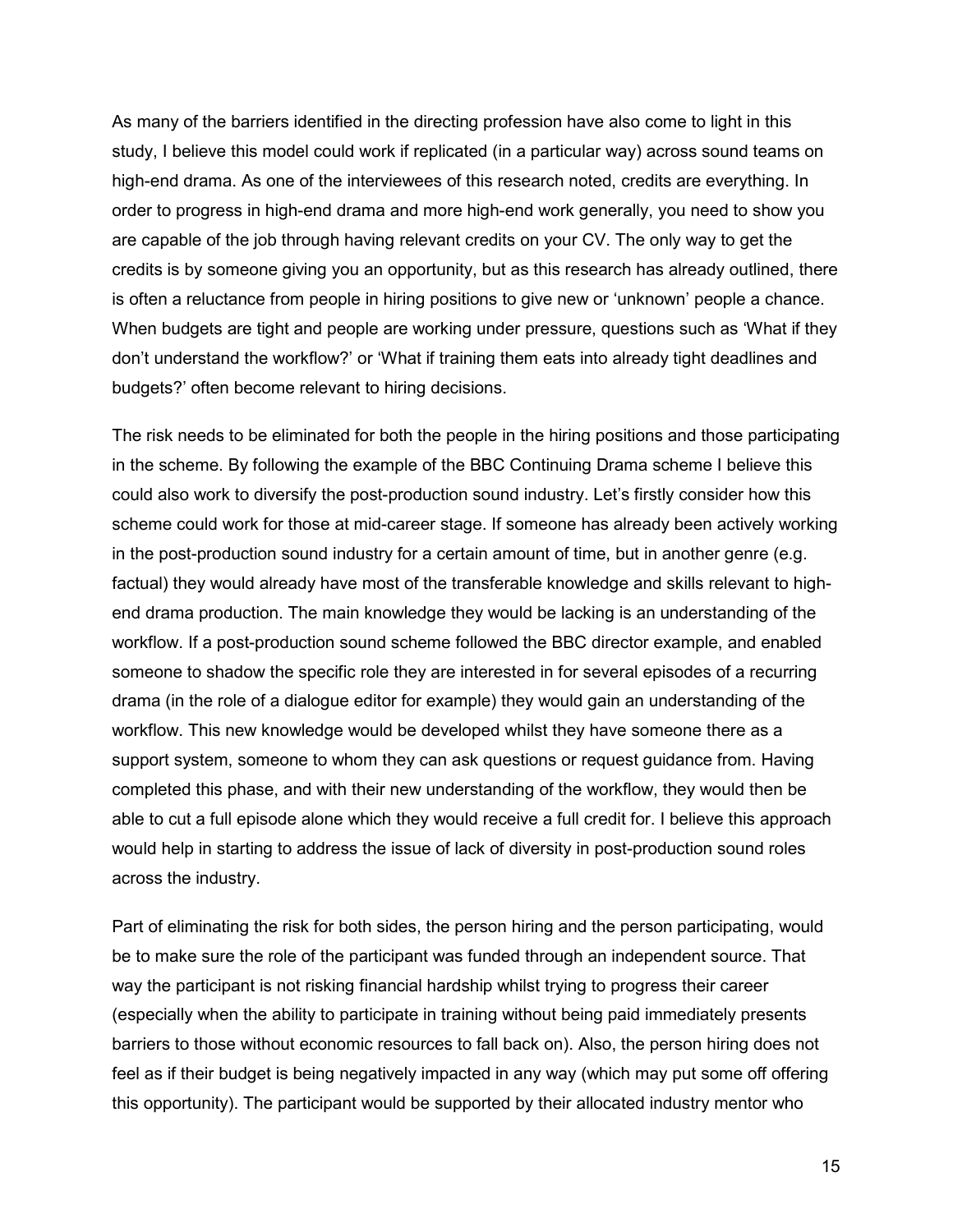would be showing them for the workflow. This would allow the production team to feel confident that the participant can achieve the standards required and expected of the show before they take control of an episode.

The same scheme could also be implemented for entry level positions ensuring that the industry has a more diverse workforce progressing for years to come. Currently on bigger budget feature films, the role of assistant still exists. It is where a lot of dialogue and sound effect editors learn their skills when starting out. This scheme could enable new entrants to watch and help more experienced editors, in a supported way, to build up their skills and experience. Currently the only way to learn at entry level is to start as a runner, if you can get one of the few positions, hope there are opportunities to progress within the company you are working for, and eventually become an assistant. The other way is to try and get one of the very limited amount of sound assistant roles on feature films which often still require you to have some experience. We need to create more opportunities at entry level.

#### **Concluding thoughts:**

Having undertaken this research it feels clear that the same barriers are being faced across the board in the creative industries. More training opportunities need to be provided to people at both entry and mid-career levels in order to ensure a more diverse workforce (and that the industry retains the skills of people who enter). The responsibility now needs to be placed on broadcasters too, to introduce diversity requirements on all commissions, not just for talent in front of the camera, but in relation to post-production as well.

We have to ask why emphasis in recent years has been put on diversity in front of the camera but post-production sound, which accounts for 50% of a TV show or film, and is an integral part of the storytelling process, is forgotten about? Recently AMPS (Association of Motion Picture Sound Engineers) here in the UK and MPSE (Motion Picture Sound Engineers) and CAS (Cinema Audio Society) in the US wrote an open letter to Hollywood seeking screen credit changes to reflect parity with other key creative professionals. Currently sound teams face being placed low down on the end credit roller while roles in picture related departments feature much higher. Productions such as *Killing Eve* (2018-) and documentary *100 Vaginas* (2019) are regularly lauded as having diverse teams in terms of gender and ethnicity, but on closer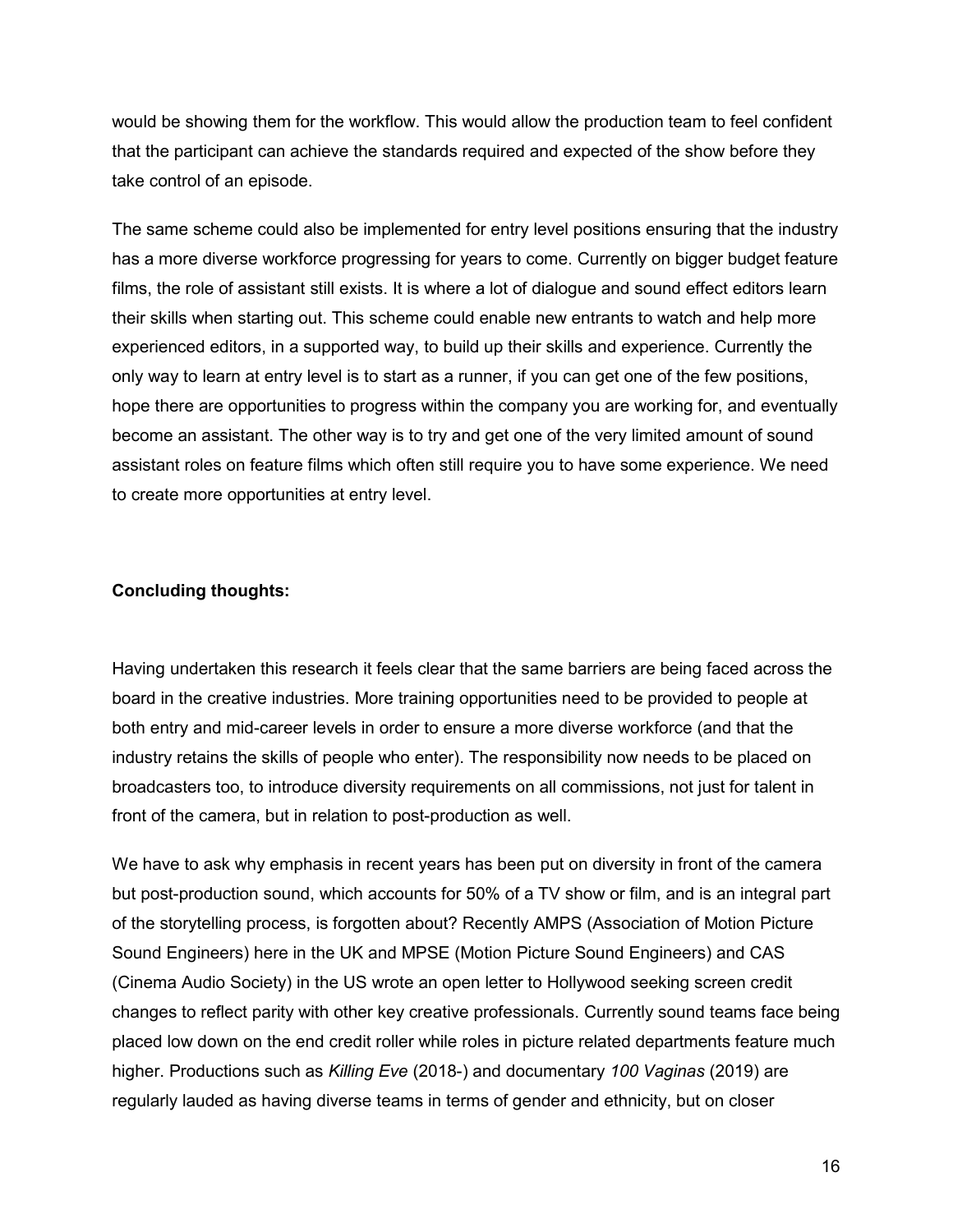inspection, that diversity is not achieved with post-production sound teams. Until vital steps are taken, and hiring practices move beyond simply 'who you know', it is unlikely the statistics about the participation of women, Black and minority ethnic sound professionals, or indeed the stories about barriers encountered highlighted in this report, will change anytime soon.

## **References**

*Broadcast* (2019) 'The top consolidated shows for Q3 2019'. 15/9/2019 [online] [https://www.broadcastnow.co.uk/consolidated-ratings/the-top-consolidated-shows-for-q3-](https://www.broadcastnow.co.uk/consolidated-ratings/the-top-consolidated-shows-for-q3-2019/5143867.article) [2019/5143867.article](https://www.broadcastnow.co.uk/consolidated-ratings/the-top-consolidated-shows-for-q3-2019/5143867.article) (accessed 29/10/2020)

Brook, Orian, David O'Brien and Mark Taylor (2018) *Panic! Social Class, Taste and Inequalities in the Creative Industries report*. [https://createlondon.org/wp-content/uploads/2018/04/Panic-](https://createlondon.org/wp-content/uploads/2018/04/Panic-Social-Class-Taste-and-Inequalities-in-the-Creative-Industries1.pdf)[Social-Class-Taste-and-Inequalities-in-the-Creative-Industries1.pdf](https://createlondon.org/wp-content/uploads/2018/04/Panic-Social-Class-Taste-and-Inequalities-in-the-Creative-Industries1.pdf) (accessed 17/9/20)

Brook, Orian, David O'Brien and Mark Taylor (2020) *Culture is bad for you: Inequality in the cultural and creative industries*. Manchester University Press.

Directors UK (2018) *Who's Calling the Shots? A Report on Gender Inequality Among Screen Directors Working in UK Television*. [online] [https://d3gujhbyl1boep.cloudfront.net/uploads%2F1534498780256-1us01ik1t7s-](https://d3gujhbyl1boep.cloudfront.net/uploads%2F1534498780256-1us01ik1t7s-53673fec300aa64609cd02b8619dca90%2FDirectors+UK+Who%27s+Calling+the+Shots+August+2018+FINAL.pdf)[53673fec300aa64609cd02b8619dca90%2FDirectors+UK+Who%27s+Calling+the+Shots+Augu](https://d3gujhbyl1boep.cloudfront.net/uploads%2F1534498780256-1us01ik1t7s-53673fec300aa64609cd02b8619dca90%2FDirectors+UK+Who%27s+Calling+the+Shots+August+2018+FINAL.pdf) [st+2018+FINAL.pdf](https://d3gujhbyl1boep.cloudfront.net/uploads%2F1534498780256-1us01ik1t7s-53673fec300aa64609cd02b8619dca90%2FDirectors+UK+Who%27s+Calling+the+Shots+August+2018+FINAL.pdf) (accessed 17/9/20)

Di Stasio, Valentina and Anthony Heath (2019) *Are Employers in Britain discriminating against ethnic minorities?* [online]. [http://csi.nuff.ox.ac.uk/wp-content/uploads/2019/01/Are-employers](http://csi.nuff.ox.ac.uk/wp-content/uploads/2019/01/Are-employers-in-Britain-discriminating-against-ethnic-minorities_final.pdf)[in-Britain-discriminating-against-ethnic-minorities\\_final.pdf](http://csi.nuff.ox.ac.uk/wp-content/uploads/2019/01/Are-employers-in-Britain-discriminating-against-ethnic-minorities_final.pdf) (accessed 17/9/20)